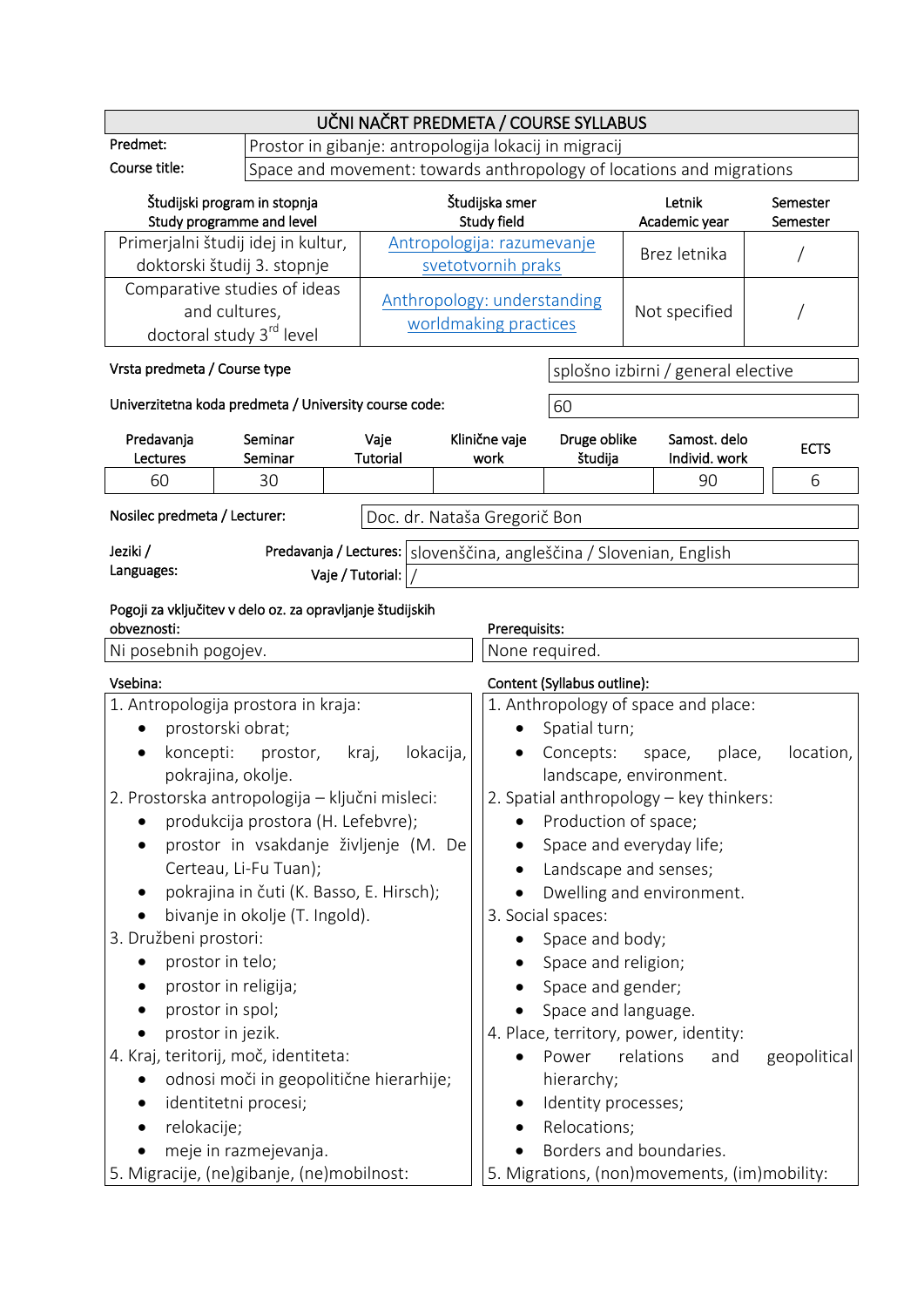| migracije;                               | Migrations;<br>$\bullet$                   |  |  |
|------------------------------------------|--------------------------------------------|--|--|
| (ne)gibanje, (ne)mobilnost;<br>$\bullet$ | Non)movements;<br>$\bullet$                |  |  |
| vračanje;                                | (Im)mobility;<br>$\bullet$                 |  |  |
| dom, pripadnost.                         | Returning;<br>$\bullet$                    |  |  |
| 6. Antropologija infrastrukture:         | Home.<br>$\bullet$                         |  |  |
| materialna kultura;                      | 6. Anthropology of infrastructure:         |  |  |
| infrastruktura;<br>$\bullet$             | Material culture;<br>$\bullet$             |  |  |
| antropologija poti.<br>$\bullet$         | Infrastructure;<br>$\bullet$               |  |  |
| 7. Okoljska antropologija:               | Anthropology of roads.<br>$\bullet$        |  |  |
| dualizem kultura/natura;                 | 7. Environmental anthropology              |  |  |
| debate o Antropocenu;<br>$\bullet$       | Nature/culture dualism;<br>$\bullet$       |  |  |
| trajnost;                                | Anthropocene;<br>$\bullet$                 |  |  |
| voda in vodna okolja.                    | sustainability;<br>$\bullet$               |  |  |
|                                          | water and water environments.<br>$\bullet$ |  |  |

## Temeljni literatura in viri / Readings:

- Brightman, Marc & Jerome Lewis (eds.). 2017. The Anthropology of Sustainability. Beyond Development and Progress. Palgrave MacMillan.
- de Certeau, Michel. 1984. The Practice of Everyday Life. Berkeley: University of California Press.
- Descola, Philippe. 2013). Beyond Nature and Culture. Janet Lloyd (trans.). Chicago: University of Chicago Press.
- Feld, Steven and Keith Basso (ur.). 1996. Senses of Place. Santa Fe: School of American Research (izbrana poglavja).
- Green, Sarah F. 2005. Notes from the Balkans. Locating Marginality and Ambiguity on the Greek-Albanian Border. Princeton: Princeton University Press.
- Gregorič Bon, Nataša and Jaka Repič. 2016 (ur., v tisku). Moving Places. Return, Relations and Belonging. Oxford and New York: Berghahn Books (izbrana poglavja).
- Gupta, Akhil and James Ferguson (ur.) 2001 [1997]. Culture, Power and Place. Explorations in Critical Anthropology. Durham and London: Duke University Press.
- Haenn, Nora, Richard R. Wilk & Allison Harnish (eds.). 2016. The Environment in Anthropology. A Reader in Ecology, Culture, and Sustainable Living. Washington, New York: New York University Press (izbrana poglavja).
- Hastrup, Kirsten &Karen F. Olwig. 2012. Climate Change and Human Mobility. Challenges to the Social Sciences. Cambridge: Cambridge University Press.
- Ingold, Tim. 2011. Being Alive. Essays on Movements, Knowledge and Description. London and New York: Routledge.
- Larkin, Brian. 2013. "The politics and poetics of infrastructure." Annual Review of Anthropology 42:327-43.
- Lefebvre, Henri. 1991[1974]. The Production of Space. Translated by Donald Nicholson-Smith. Oxford: Blackwell.
- Low, Setha M. and Denise Lawrence-Zuñiga (ur.). 2003. Anthropology of Space and Place. Malden and Oxford: Blackwell (izbrana poglavja).
- Moore, A. 2015. Anthropocene anthropology: reconceptualizing contemporary global change.
- Journal of the Royal Anthropological Institute 22(1): 27–46.
- Rapport, Nigel and Angela Dawson (ur.). 1998. Migrants of Identity. Perceptions of Home in a World of Movement. Oxford: Berg (izbrana poglavja).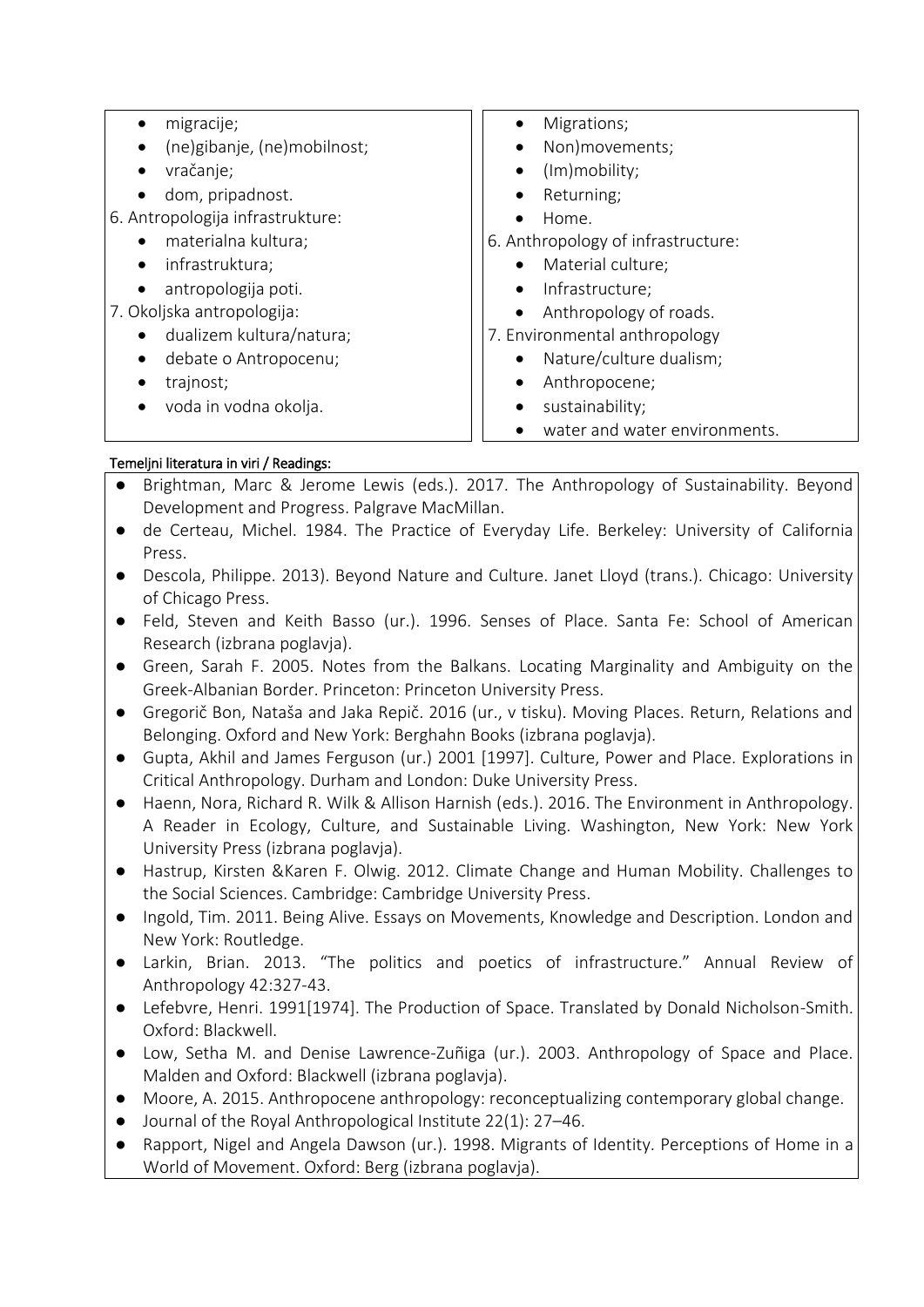● Tilley, Christopher (1994). A Phenomenology of Landscape. Places, Paths and Monuments. Oxford: Berg (izbrana poglavja).

| Cilji in kompetence: |
|----------------------|
|----------------------|

Prostor je poleg časa eden od temeljnih človekovih dimenzij njegove »biti v svetu«. Študentke in študentje se bodo seznanili s prostorskimi koncepti, kot so prostor, kraj, pokrajina, lokacija, okolje ipd., ki so se v družboslovju in humanistiki uveljavili v 70ih letih preteklega stoletja. Tedaj se je sprva v družbeni geografiji, arheologiji in kasneje tudi v antropologiji uveljavila kritika evrocentričnega pojmovanja prostora in kraja. Kraji in lokacije niso več obravnavani kot pasivni koncepti, temveč kot aktivni procesi, povezani z gibanjem iz/v/skozi njih. Vsebina predmeta pojasnjuje, kako se v dobi hitrega razvoja komunikacijske tehnologije lotiti študija prostorskih konceptov, mobilnosti in nemobilnosti. Številne sodobne študije prostorske antropologije, se namesto prostora in kraja osredotočajo na gibanje, kot najbolj imanentni proces človekovega življenja. Gibanje ni le način posameznikovega bivanja v svetu, temveč tudi del produkcije kraja. Namreč kraj se vzpostavlja prav skozi gibanja, mobilnost in migracije, ki potekajo preko poti, kot so na primer ceste in steze, ipd. Poti, odražajo relacije med ljudmi in njihovimi kraji ter njihov preplet je pomemben za razumevanje svetotvornih praks. Nenazadnje pa bo predmet odstrl vprašanja povezana z okoljem, kjer se bodo študentje še posebej posvetil številnim prepletom med človeškim in nečloveškim.

## Objectives and competences:

Space along with time is one of the important dimensions of human "being in the world". This study course opens and discusses spatial concepts, such as space, place, landscape, location, environment., that were discussed in the social sciences and humanities in the late 1970s. This was the period in which a more critical approach towards Eurocentric conceptualisations of space and place was established, first in human geography, archaeology and later in anthropology. Places and locations were no longer conceived as passive concepts but rather as active processes, strongly related to different types of movement from/within/through them. This course aims to critically engage the topic of how to approach the study of spatial concepts, mobility and immobility in the period of fast-developing information technology. Numerous contemporary studies that draw from spatial anthropology are focusing on movement as one of the immanent processes of human life as opposed to the more traditional notions of space and place. Movement does not only relate to the individual mode of dwelling but is also part of the spatial production. Namely, location is generated precisely through mobility, movements and migrations, all of which are generated through routes, such as roads and paths for example. And these routes engender relations between people and their places. The "meshwork" of routes is therefore important for our understanding of worldmaking practices. Moreover this study will also delve in environmental anthropology. Particularly it will question the multitude of entanglements between human and nonhuman.

| Predvideni študijski rezultati:                                    | Intended learning outcomes:                                                                             |
|--------------------------------------------------------------------|---------------------------------------------------------------------------------------------------------|
| Študenti in študentke bodo osvojili temeljne   Students will learn | basic<br>concepts,                                                                                      |
|                                                                    | $ k$ oncepte in teoretske smernice prostorske $ k\rangle$ conceptualisations and theoretical approaches |
|                                                                    | $ antropologije$ in se naučili razmišljati in   on spatial anthropology which will help them to         |
|                                                                    | pristopati k raziskavam prostora, kraja, lokacije     think and analyse the meanings of space, place,   |
|                                                                    | $ $ skozi in preko raznoterih procesov, kot so llocation in a particular social and cultural            |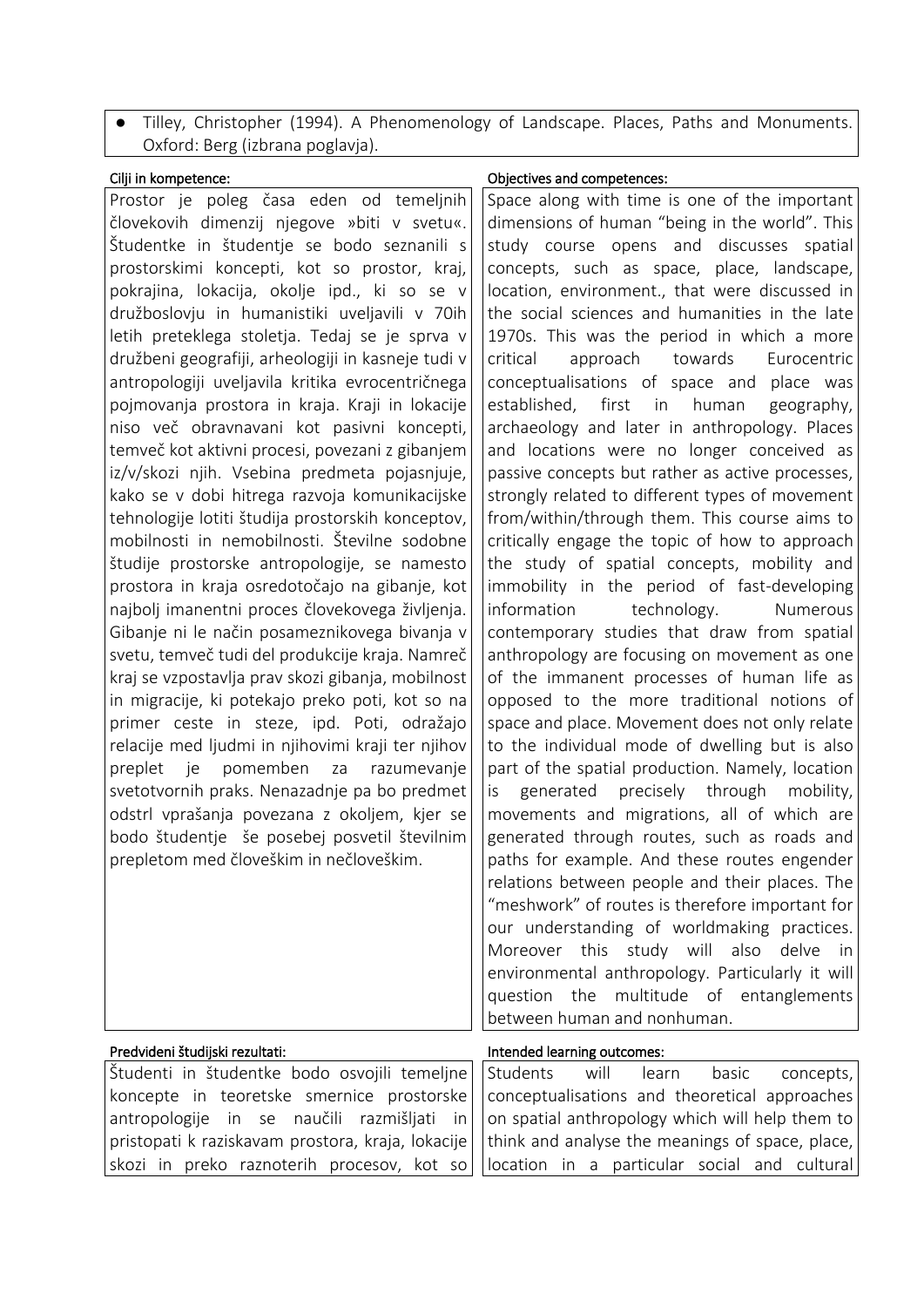| migracije, dinamika meja in materialni in          | environment. They will attend to<br>spatial   |  |  |
|----------------------------------------------------|-----------------------------------------------|--|--|
| okoljskih odrazov.                                 | concepts through different processes such as  |  |  |
|                                                    | migration, border dynamics; material and      |  |  |
|                                                    | environmental ways of being.                  |  |  |
| Metode poučevanja in učenja:                       | Learning and teaching methods:                |  |  |
| Oblike dela:                                       | Types of learning/teaching:                   |  |  |
| ⊠Frontalna oblika poučevanja                       | $\boxtimes$ Frontal teaching                  |  |  |
| $\Box$ Delo v manjših skupinah oz. v dvojicah      | $\square$ Work in smaller groups or pair work |  |  |
| ⊠Samostojno delo študentov                         | ⊠Independent students work                    |  |  |
| ⊠e-izobraževanje                                   | $\boxtimes$ e-learning                        |  |  |
| Metode (načini) dela:                              | Teaching methods:                             |  |  |
| $\boxtimes$ Razlaga                                | $\boxtimes$ Explanation                       |  |  |
| ⊠Razgovor/ diskusija/debata                        | $\boxtimes$ Conversation/discussion/debate    |  |  |
| $\boxtimes$ Delo z besedilom                       | $\boxtimes$ Work with texts                   |  |  |
| ⊠Proučevanje primera                               | $\boxtimes$ Case studies                      |  |  |
| $\Box$ Igra vlog                                   | $\Box$ Roleplay                               |  |  |
| $\boxtimes$ Druge vrste nastopov študentov         | $\boxtimes$ Different presentation            |  |  |
| $\Box$ Reševanje nalog                             | $\square$ Solving exercises                   |  |  |
| $\boxtimes$ "Terenske vaje" (npr. obiski podjetij) | $\boxtimes$ Field work (e.g. company visits)  |  |  |
| ⊠Vključevanje gostov iz prakse                     | $\boxtimes$ Inviting guests from companies    |  |  |

|                                 | DEIEZ (V $\frac{70}{70}$ |                                  |
|---------------------------------|--------------------------|----------------------------------|
| Načini ocenjevanja:             | Weight (in %)            | Assessment:                      |
| Krajši pisni izdelki            | 20                       | Short written assignments        |
| Daljši pisni izdelki            |                          | Long written assignments         |
| Javni nastop ali predstavitev   | 20                       | Presentations                    |
| Končno ocenjevanje (pisni/ustni | 60                       | Final examination (written/oral) |
| izpit)                          |                          |                                  |
| Drugo                           |                          | Other                            |

## Reference nosilca / Lecturer's references:

 Gregorič Bon, N. 2019. Neither the Balkans nor Europe: the 'where' and 'when' in present-day Albania. In: Montgomery, D. W. (ed.). Everyday life in the Balkans. Bloomington: Indiana University Press, pp. 201-210.

 $D = 1 - \frac{y}{x}$  (v  $0/1$ )

- -----. 2018. Poskusi tlakovanja prihodnosti: preoblikovanje mišljenjskih matric v praksah družbeno odgovornega podjetništva v Albaniji. Glasnik Slovenskega etnološkega društva, 58 (3/4): 25-38.
- Gregorič Bon, N. , Josipovič D., Kanjir U. 2018. Linking geomorphological and demographic movements: The case of Southern Albania. Applied Geography, 100: 55-67.
- Gregorič Bon, N. 2017. Movement matters: The Case of Southern Albania. In: de Rapper, G. (ed.). Albanie: Renaissance d´ unediscipline, EthnologieFrançaise, 47 (2): 301-308.
- –––––. 2017. Silenced border crossings and gendered material flows in Southern Albania. V: Donnan, H., Hurd, M., Leutloff-Grandits, C. (eds.). Migrating borders and moving times: temporality and the crossing of borders in Europe, (Rethinking borders). Manchester: Manchester University Press, pp. 140-156.
- Gregorič Bon, N., Repič, J. 2016. Introduction. In: Gregorič Bon, N., Repič, J. (eds.). Moving places: relations, return, and belonging, (EASA series, 29). New York; Oxford: Berghahn, pp. 1-